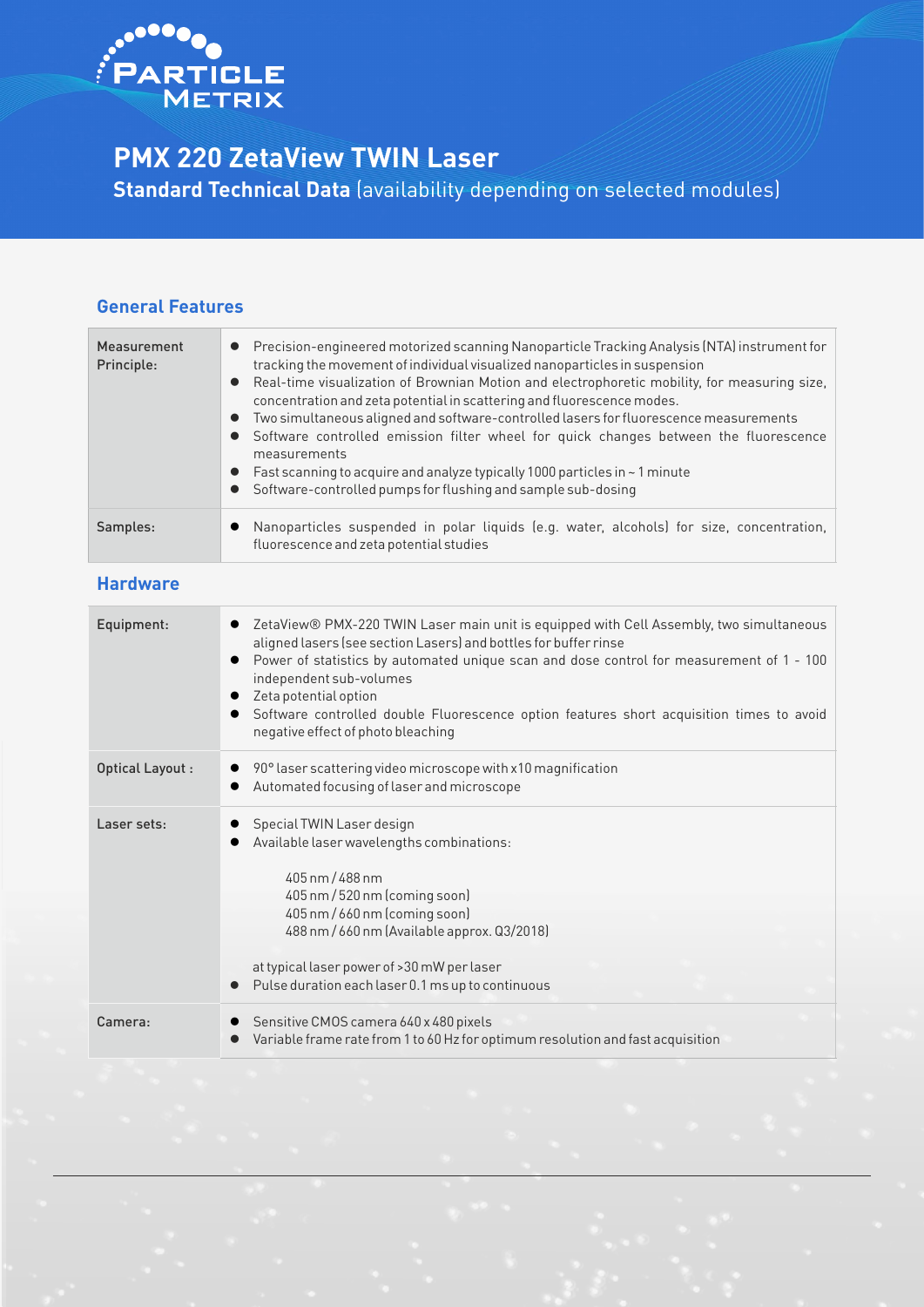# **PMX 220 ZetaView TWIN Laser**

# **Standard Technical Data** (availability depending on selected modules)

| <b>Fluorescence</b><br>Filters: | Software controlled, automated filter wheel<br>Available long wave-pass (LWP) filter combinations:<br>430 nm / 500 nm for 405 / 488 laser combination<br>430 nm / 550 nm for 405 / 520 laser combination (coming soon)<br>430 nm / 680 nm for 405 / 660 laser combination (coming soon)<br>500 nm / 660 nm for 488 / 660 laser combination (Available approx. Q3/2018)<br>Bandpass filter available on request |
|---------------------------------|----------------------------------------------------------------------------------------------------------------------------------------------------------------------------------------------------------------------------------------------------------------------------------------------------------------------------------------------------------------------------------------------------------------|
| <b>Cell Assembly:</b>           | Z-NTA - slide-in assembly for size, concentration and dual fluorescence measurements plus<br>zeta potential experiments in aqueous and organic solvents with pumps for 2 different<br>liquids/buffers-for rinsing and sub-dosing experiments, electrical field sensing                                                                                                                                         |
| Cleaning:                       | Cell cleaning recommended weekly - cell resistant to >1000 brush cleanings<br>Cleaning of driver electrodes required after more than 1000 zeta potential runs<br>Cleaning kit and basic replacement parts included in delivery                                                                                                                                                                                 |
| Temperature<br>Range/Control:   | Working external temperature range: 5°C to 45°C<br>Sample temperature control: Peltier temperature control from RTP-5oC to 55oC with dew-point sensing                                                                                                                                                                                                                                                         |

### **Software**

| Communication:                                 | • Software provided on pre-configured PC, communication via Ethernet                                                                                                                                                                                                                                                           |
|------------------------------------------------|--------------------------------------------------------------------------------------------------------------------------------------------------------------------------------------------------------------------------------------------------------------------------------------------------------------------------------|
| <b>Quality Control:</b>                        | Cell quality check, daily performance check, outlier control with automatic Grubbs statistical<br>analysis of measurement data                                                                                                                                                                                                 |
| Live Monitoring:                               | Number of detected particles in scatter or fluorescence, scattering intensity, conductivity*,<br>temperature, particle drift                                                                                                                                                                                                   |
| <b>Standard Operating</b><br>Procedures (SOP): | Fully customisable SOPs for different samples/applications<br>$\bullet$                                                                                                                                                                                                                                                        |
| Analysis and<br>Reports:                       | Data Analysis in scatter and / or fluorescence mode: particle size distribution profiles,<br>$\bullet$<br>concentration, overlays and averaging, scatter plots, zeta-potential distribution profiles, sub-<br>population analysis<br>Data export format: AVI, TXT, CSV, FCS<br>$\bullet$<br>PDF reports containing key results |

## **Measurement Specifications**

| Size/<br>Concentration: | • Concentration range: $10^5 - 10^9$ particles/ml<br>• Particle size: 15nm - 1000nm (dependent on sample and laser selection)<br>• Accuracy: ±5nm (for 100nm polystyrene latex)<br>• Reproducibility: ±2nm (for 100nm polystyrene latex)                            |
|-------------------------|---------------------------------------------------------------------------------------------------------------------------------------------------------------------------------------------------------------------------------------------------------------------|
| Fluorescence:           | • Concentration range: $105 - 109$ particles/ml<br>Particle size: 30nm - 1000nm (dependent on fluorescent dye and laser selection)<br>$\bullet$<br>Accuracy: ±5nm (for 100nm polystyrene latex)<br>Reproducibility: ±2nm (for 100nm polystyrene latex)<br>$\bullet$ |